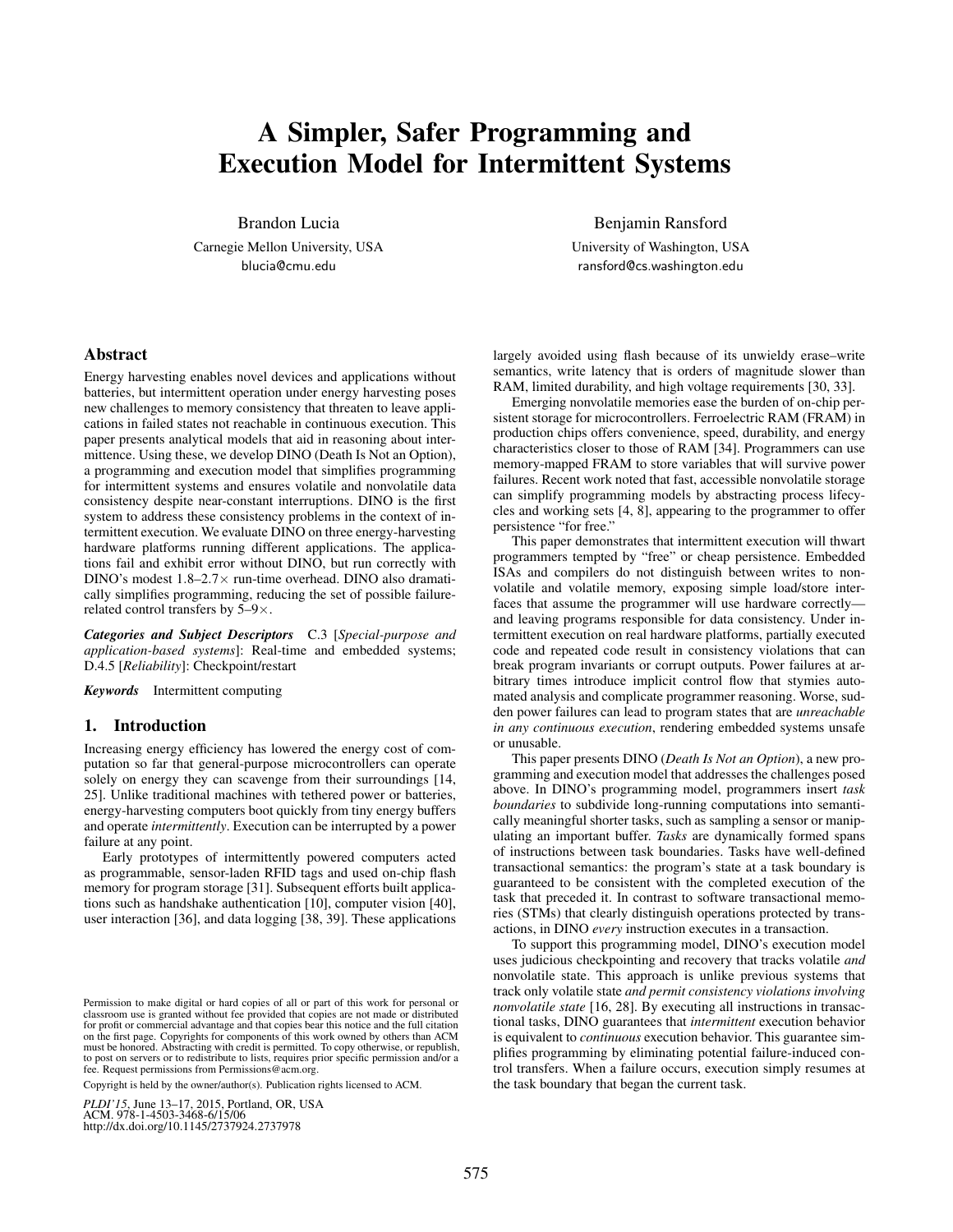This paper makes the following contributions:

- We define the *Intermittent Execution Model* and present two ways to model intermittence, namely as concurrency and control flow. We use both models to characterize, for the first time, several problems that threaten application consistency on intermittently powered embedded devices.
- We resolve these problems with the DINO programming and execution model, which provides task-based programming and task-atomic execution to avoid consistency violations under intermittent power.
- We evaluate a working prototype of DINO, including a compiler and runtime system for embedded energy-harvesting platforms. We evaluate DINO on diverse real systems and applications and show that DINO provides its guarantees effectively and efficiently.

# 2. Intermittent Execution: Key Challenges

Intermittent execution presents fundamental, unsolved challenges to programmers of energy-harvesting systems that have volatile and nonvolatile state. This work's goal is to address these challenges and provide a reliable, intuitive foundation for such systems. This section describes an *intermittent execution model* to facilitate reasoning about programs on intermittently powered devices. It formalizes and enriches the implicit model of previous work [6, 16, 28] and explains with an example why prior approaches relying only on dynamic checkpointing are insufficient to prevent consistency violations. We then present two equivalent models for reasoning about intermittence: one that connects intermittence to concurrency and one that frames intermittence as a control-flow problem. We use the models to illustrate how intermittence can lead to inconsistent memory states that cannot occur in any continuous execution.

#### 2.1 The Intermittent Execution Model

This work is premised on an intermittently powered hardware platform with volatile and nonvolatile memory, e.g., TI's Wolverine [34]. As on other embedded systems, there is no OS; the program has full access to all addresses and peripherals. The platform runs on harvested energy held in a small buffer that smooths fluctuations; it does not spend precious energy charging a battery. Section 6 describes three systems that fit this description.

The *intermittent execution model* describes the behavior of devices in this class. Figure 1 uses an example to contrast intermittence with conventional execution. An intermittent execution of a program is composed of periods of sequential execution interrupted by *reboots*. A key difference between an intermittent execution and a continuous one is that a reboot is not the end of an intermittent execution. Between reboots, instructions execute sequentially, as in a standard execution model. A reboot may occur before, during, or after any instruction. Rebooting has two effects on execution: all volatile memory is cleared, and control returns to the entry point of main(). Nonvolatile state retains its contents across reboots. Periods of execution are on the order of a few hundred to a few thousand machine instructions, in line with the intermittence characteristics of prototype intermittently powered devices [6, 16, 28, 31, 40]. Thus, failures are the common case in intermittent execution.

# 2.1.1 Periodic Dynamic Checkpointing

Recent efforts used *periodic dynamic checkpointing* [16, 28] to foster computational progress despite intermittent execution. Dynamic analysis determines when to copy the execution context—registers and some parts of volatile memory—to a reserved area in non-

volatile memory. After a reboot, execution resumes at the checkpoint rather than main().

*Checkpointing is insufficient.* Dynamic checkpointing enables progress and ensures correctness for programs that use only volatile state. However, past work does not address two problems that are fundamental to the intermittent execution model. The first problem is that dynamic checkpoints are opaque and implicit: a programmer or static program analysis is forced to guess where execution will resume after a reboot, and every instruction that can execute is a candidate. Inferring the set of possible resumption states requires complex reasoning about many program scopes and functions. Non-idempotent operations, like I/O and nonvolatile memory accesses, may be unpredictably repeated or partially completed. Under dynamic checkpointing alone, these factors confound analysis by programmers and compilers.

The second fundamental problem is that, despite its *per*sistence, nonvolatile memory does not necessarily remain *con*sistent across reboots—potentially leaving it in a state that is *not permitted by any continuous execution*. Errors from partial or repeated execution can accumulate in nonvolatile memory, with results ranging from datastructure corruption to buffer overflows. Such problems may occur even in code that is correct under continuous execution. The potential for memory inconsistency forces the programmer to manually and onerously reason about, check, and enforce consistency wherever nonvolatile data is accessed.



Figure 2: Intermittence causes surprising failures. The operations before the reboot update len but not buf. When execution resumes—e.g., from a checkpoint—r1 gets the incremented value of len and the code writes a character into buf's second entry, not its first. Updating buf leaves the data inconsistent: only buf's second entry contains a, which is *impossible in a continuous execution*.

#### 2.2 Intermittence Causes Surprising Failures

Figure 2 shows how intermittence causes a failure using the example code from Figure 1. The code updating len and buf should not be interrupted, but a reboot occurs after len's update and before buf's update. Execution resumes at the previous checkpoint and len is updated again. The timing of the reboot leads to data corruption: len is updated twice, despite only one call to append() in the program. When buf is finally updated using the value of len, its *second* entry is updated, not its first, as should be the case. Crucially, *the final memory state is impossible in a continuous execution*.

Reasoning only about sequential behaviors explicit in a program does not reveal failures like the one in Figure 2. Even a program that is provably free of buffer overflows can suffer one under intermittent execution. In response to the shortcomings of conventional reasoning, programmers need new models for reasoning about intermittent execution.

# 2.3 Reasoning about Intermittent Execution

We develop two new models for reasoning about intermittent execution, one framing intermittence as a form of concurrency, the other describing intermittence as control-flow. We later use these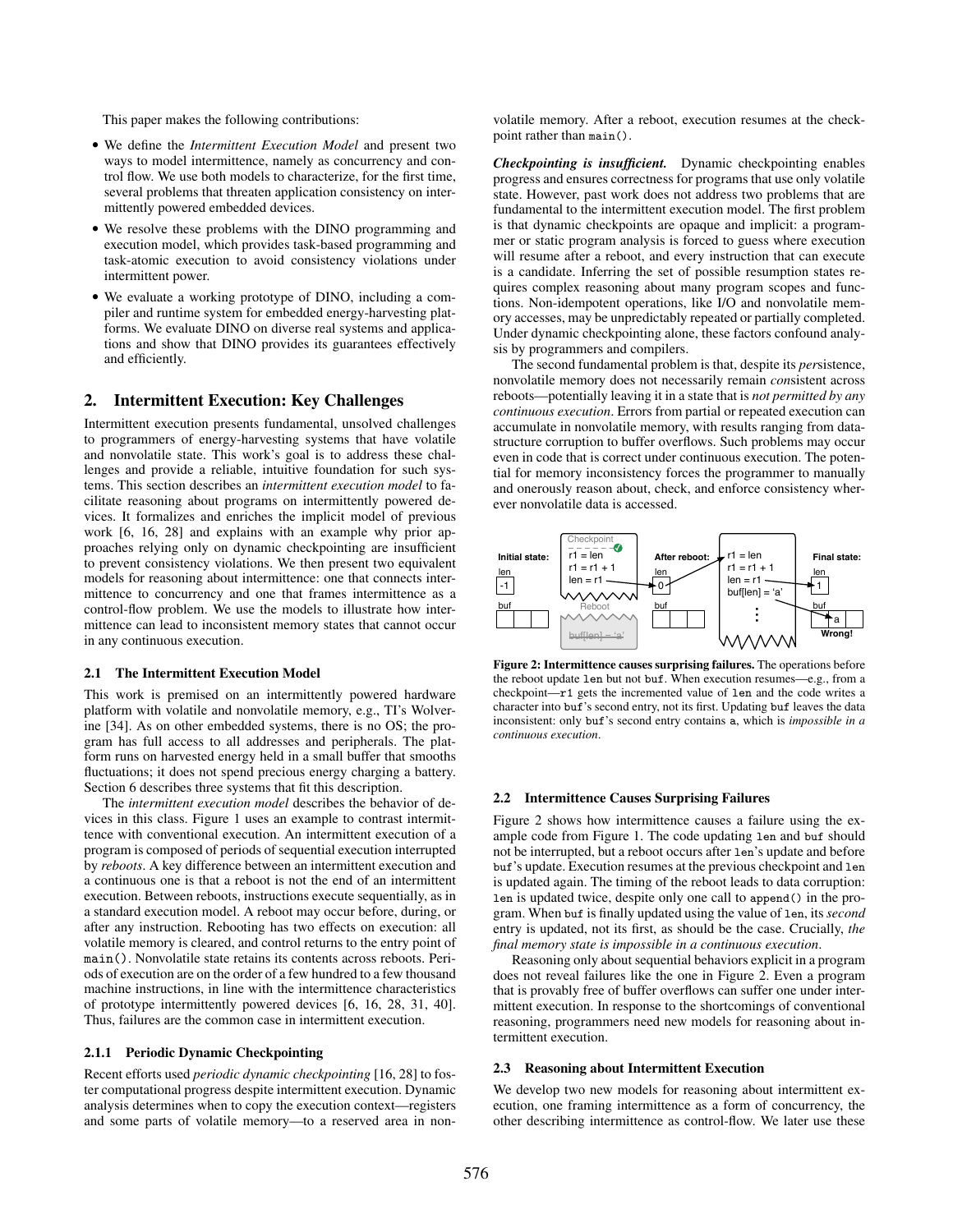

Figure 1: Comparing execution models. (a) The program has nonvolatile variables len and buf; append() modifies both. (b) Continuous execution runs the program to completion. (c) Intermittent execution experiences reboots that return control to the start of main(). (d) Intermittent execution with periodic checkpointing preserves state across reboots and the program makes progress, completing.

models to address the problems described above. Seen as *concurrency*, intermittence leads to *data races* that lead to unintuitive results. Seen as *control flow*, intermittence introduces new controlflows that are hard to reason about and can cause unintuitive dataflow. Both models assume periodic checkpoints of volatile state.

#### 2.3.1 Modeling Intermittence as Concurrency

We model an intermittent execution as a collection of concurrent execution periods. Each period executes the same code, beginning at the most recent checkpoint. Concurrent periods are *scheduled*; At first, one period executes and all others unscheduled. A reboot corresponds to the executing period being *pre-empted* and a *pre-empting* period begins executing. Pre-empted periods never resume. Accesses to nonvolatile memory in *pre-empting* and *preempted* are *concurrent*. Figure 3(a) illustrates an intermittent execution as a concurrent execution of execution periods that preempt each other when the execution experiences a reboot.



Figure 3: Intermittent execution as concurrent execution. The solid arrow highlights two unintuitive consequences of intermittent execution: (1) the second execution period P2 preempts the first period P1 after P1 completes the write to the nonvolatile variable len, causing a data race with P2's read of len. (2) Data flows along the solid arrow from P1 to P2, resulting in the read of len receiving a value from a write that is *lexically later* in the program—which is impossible in a continuous execution.

Concurrent accesses may form *data races*. A data race is a pair of memory accesses, at least one of which is a write, that are not happens-before ordered [18]. In general, data races can produce unintuitive results [1, 21], and which races are problematic depends on the system's memory model.

Racing accesses to non-volatile memory in an intermittent execution can be problematic. A race leads to an unintuitive result if a

pre-empted execution period modifies a nonvolatile memory location, a pre-empting execution period reads the same location, and the pre-empting period's read precedes all of its writes to the location. Such a data race incorrectly exposes state modified by the preempted execution period to the pre-empting one. Making matters worse, errors compound over time because such unintuitive values are used by subsequent computation.

Figure 3(b) illustrates how a data race between a pre-empted and a pre-empting task can lead to such unintuitive outcomes. The value written to len in the pre-empted task appears in the read of len in the pre-empting task. Section 3.1 elaborates on the inconsistency in this example.

# 2.3.2 Modeling Intermittence as Control Flow

We model intermittence as control flow, observing that a reboot redirects control from an arbitrary failure point to some prior point. Reboots introduce edges in the control-flow graph (CFG) that are followed on a reboot. A CFG is a graph,  $G = (V, E)$ , where each node in *V* represents a static code point and *E* is the set of explicit control-flow edges in the program.



Figure 4: Intermittent execution as control-flow. (a) The CFG for the program in Figure 1(a) with implicit, failure-induced control-flow edges. Possible checkpoints are dotted boxes. A failure-induced edge begins at each code point and targets each possible checkpoint. (b) The DFG for the CFG in (a) with failure-induced data-flows added.

We extend *G* to  $G' = (V, E, F)$  where *F* is a set of *failureinduced control-flow edges*. Each edge  $f \in F$  originates at a node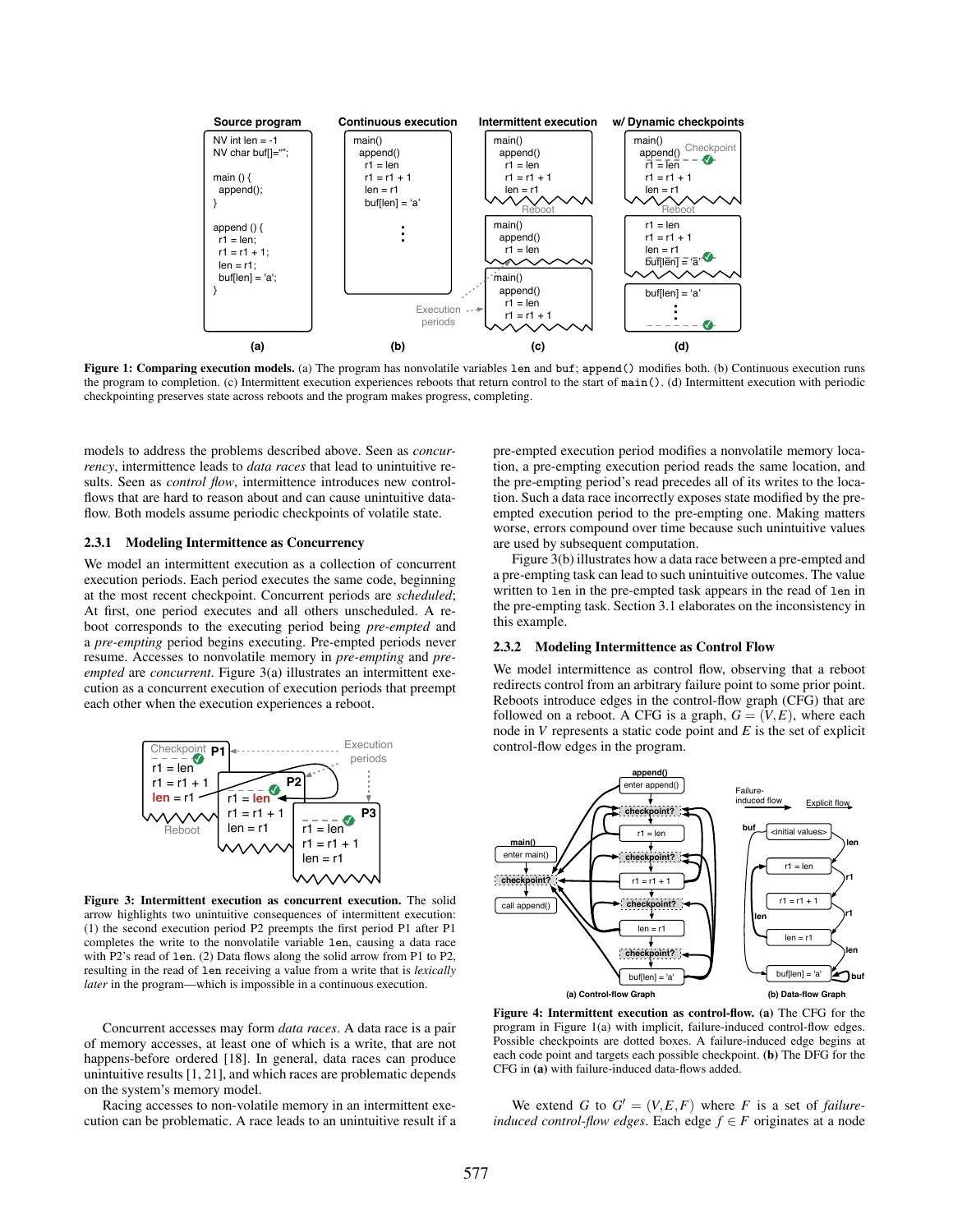$v_{reboot} \in V$  and terminates at another node  $v_{resume} \in V$ . For every *v*<sub>reboot</sub> in *V* where a reboot may occur, there is an edge  $f \in F$ for each possible  $v_{\text{resume}}$  in *V* where a checkpoint may be taken and  $f = (v_{reboot}, v_{resume})$ . A system may dynamically decide to collect a checkpoint at any time, making the number of edges in *F* approximately  $|V|^2$ . Note that in our formulation of  $G'$ , a particular edge ( $v_{reboot}$ ,  $v_{resume}$ )  $\in$  *F* is followed when the system collects a checkpoint at *vresume* and reboots at *vreboot*. Figure 4 depicts a CFG augmented with failure-induced control-flow edges.

Failure-induced data flow. A CFG with nodes representing nonvolatile reads and writes has a corresponding *NV data-flow graph* (NV DFG). The DFG encodes which writes' results a read may read. We assume nonvolatile memory locations are uniquely, globally identified, which is reasonable for embedded programs, and build use–def chains as follows. An NV DFG,  $D = (V_D, E_D)$ , has vertices  $V_D$  corresponding to the CFG nodes that represent nonvolatile memory accesses. A node records its type (i.e., read vs. write), and the location it accesses. An edge in the DFG exists between nodes,  $u_d$ ,  $v_d \in V_D$ , if  $u_d$  writes some memory location,  $v_d$ accesses the same location, and there is a path in the CFG from the node corresponding to  $u_d$  to the one corresponding to  $v_d$  that does not pass through any other write to the same location. Such a CFG path means  $v_d$  could read or overwrite what  $u_d$  wrote.

With intermittence, data can flow from one execution period to another across a reboot. Such a flow exists if the CFG path admitting a NV DFG edge *includes a failure-induced control-flow edge*. Such failure-induced data flow can leave nonvolatile data in a state that does not correspond to any continuous execution of the program. Section 3 describes the types of inconsistencies that arise.

# 3. Intermittence Causes Data Inconsistency

We consider the state of an intermittent execution *consistent* if it corresponds to one produced by some continuous execution, and *inconsistent* otherwise. Under Section 2's models of intermittent execution, intermittence can lead to several kinds of inconsistency in nonvolatile state. *Atomicity* violations occur when consecutive executions accidentally share state because the earlier execution did not complete. The broader category of *idempotence* violations encompasses atomicity violations along with other applicationlevel problems that arise when updates occur more times than a continuous execution would permit.

# 3.1 Atomicity Violations

In our model, a sequence of actions is *atomic* if code outside the sequence—i.e., code executing after a reboot—cannot observe its effects until all operations in the sequence complete. Such an atomic sequence should also be *isolated*: operations in the sequence can observe the results of operations in the sequence, or initial values from the start of the sequence, but no results from operations that are not part of the sequence—including the same code executing before a reboot. For simplicity, we call code *atomic* when it meets *both* conditions.

Using our concurrency model of intermittence  $(\S 2.3.1)$ , we can now reason about the surprising failure in Figure 2 as an atomicity violation. The updates to len and buf should be *atomic*. The prereboot and post-reboot periods are pre-empted and pre-empting periods respectively. The pre-empting period violates the atomicity of the pre-empted period because the reboot precedes the write to buf. The pre-empting period observes the partially updated pair of variables, manifesting the violation.

### 3.2 Idempotence Violations

A computation is idempotent if it can be repeatedly executed without producing a new result. We say that an execution experiences



Figure 5: Intermittence causes idempotence violations. In this intermittent execution of the program in Figure 1(a), the updates to buf and len are atomic, so the two values remain internally consistent. However, the update is non-idempotently repeated after the failure. A failure-induced controlflow edge creates a loop around the update, leaving buf and len inconsistent with the execution context, unlike in any continuous execution.

an *idempotence violation* when non-idempotent computation is repeatedly executed, producing a new result each time. An intermittent execution manifests an idempotence violation when it executes non-idempotent code, reboots, resumes executing at a checkpoint, and re-executes the non-idempotent code.

Figure 5 uses our control-flow model of intermittence (Section 2.3.2) to illustrate an idempotence violation in an execution of the code in Figure 1(a). The execution atomically updates len and buf and then experiences a reboot, following a failure-induced control-flow edge to the beginning of append(). The execution updates len and buf a second time. The failure-induced control-flow edge creates a loop in the otherwise straight-line code. The updated value of the variables flows around the loop, from the accesses before the failure to the accesses after the failure. When the single call to append() in the source code completes, len and buf reflect the effect of *two* calls to append(). The resulting memory state is not possible in a continuous execution of the code shown. Importantly, this execution does not suffer an atomicity violation: both memory locations are updated atomically in each execution of append(). The key is that the updates to these variables are not idempotent. Each repeated execution of those updates incorrectly produces a new result.

# 4. DINO Programming and Execution Model

DINO is a programming model and an execution model that, together, make intermittently powered systems robust to the problems resulting from frequent interruptions. Programmers place *task boundaries* in their code. At runtime, dynamic spans of instruction between task boundaries form *tasks*. DINO's programming model assigns clear *task-atomic* semantics to programs to enable simple reasoning—both human and automatic—about data consistency and control flow. DINO's execution model ensures that tasks are atomic and data are consistent at task boundaries. DINO uses data-flow analysis and compiler-aided task-cost analysis to help programmers place task boundaries in a way that ensures consistency and minimizes overhead.

# 4.1 Programming Model

DINO's programming model assumes a C-like base language because such languages predominate in embedded development, though it does not depend on language features that are unique to C. DINO adds several features to the base programming model.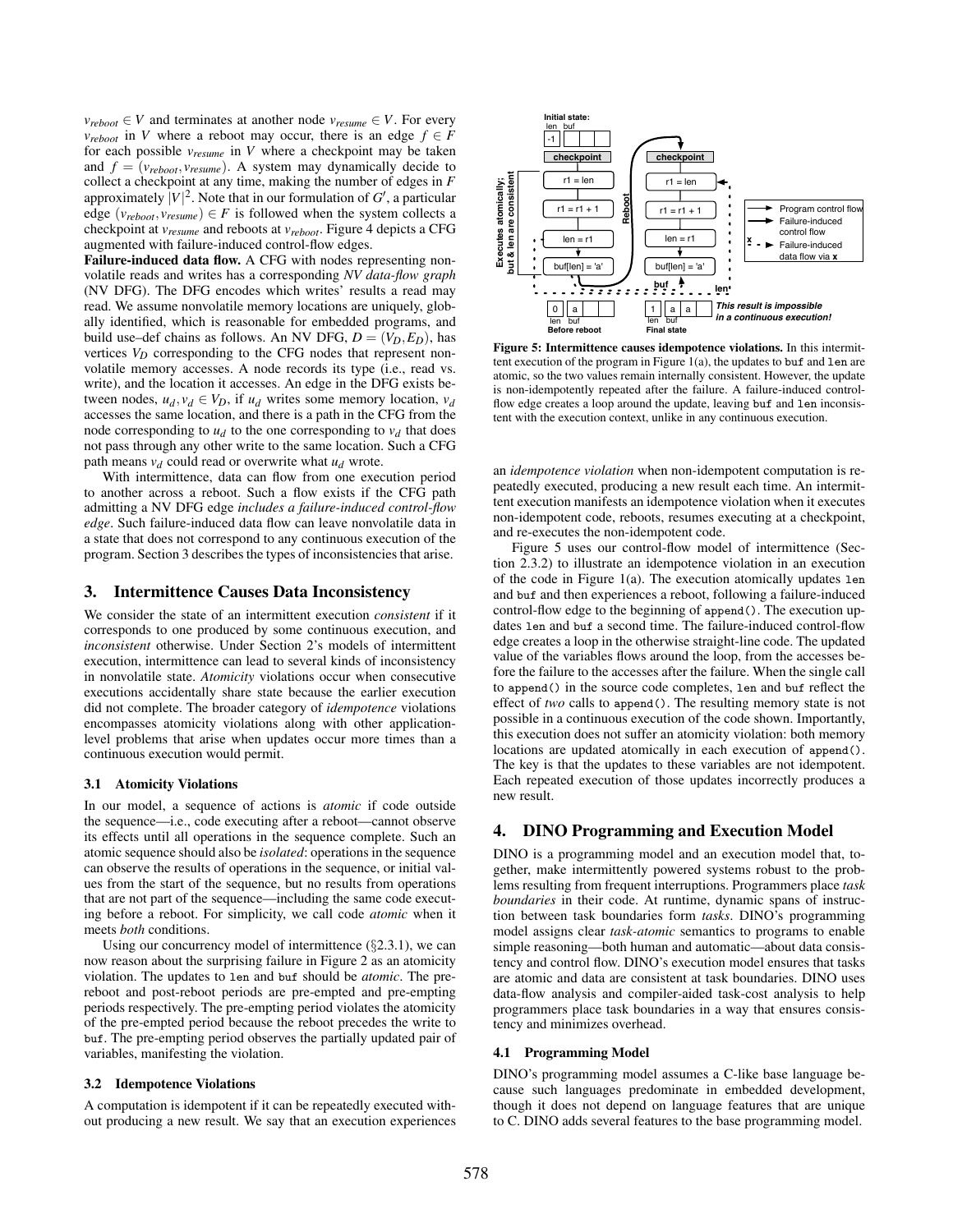# 4.1.1 Task Boundaries and Atomic Tasks

DINO adds *task-atomic* semantics to C's programming model. The programmer statically defines task boundaries at code points where they expect data consistency. Conceptually, programmers should think of task boundaries like memory fences that are meaningful at compile time, rather than thinking of tasks as statically defined regions that happen to have delimiting boundaries, because task boundaries are defined *statically*, while tasks (paths between task boundaries) are formed *dynamically*. As with memory fences in concurrent programs, programmers must be careful to include sufficient task boundaries to provide the atomicity and consistency required by their application. Programmers should pay special attention to placing boundaries to cover all possible control-flow paths when an application needs atomicity of control-dependent code regions. Figure 6(a) shows part of an activity recognition (AR) program (§6.1) decorated with task boundaries and slightly modified for illustrative purposes. The figure shows statically placed task boundaries in line with program code. Figure 6(b) shows how a task is dynamically defined, during an execution, as a path from one task boundary to the next. In the figure, one task spans from operation 6 to operation 4 including code on just one side of a branch and the return from upd\_stats().



Figure 6: The DINO Programming Model. (a) shows static task boundaries in code. (b) shows tasks formed dynamically from the boundaries in (a). Bold boxes are task boundaries. (c) shows how task boundaries are failure-induced control-flow targets in a control-flow graph (CFG). Bold CFG edges are failure-induced.



Figure 7: The DINO Execution Model. The boxes at the top show an execution from Figure 6. Bold boxes are task boundaries. The tiles at the bottom show how DINO checkpoints and versions data at a task boundary and recovers to a task boundary after a failure.

Task boundaries in DINO have several important aspects. First, operations in a task execute atomically and updates made in a task are isolated until the task completes. Isolation implies that a task

sees the values in variables at its initial boundary or the results of its own updates. Atomicity implies that one task's updates are not visible to other tasks (i.e., after a reboot) until its terminal boundary executes. Second, both volatile and nonvolatile data are guaranteed to be consistent at task boundaries, whose function is analogous to that of synchronization, like memory fences or barriers in conventional concurrent programs. Third, the boundary from which execution will resume after a failure is the last one crossed dynamically before the failure.

DINO's tasks are akin to transaction regions in TCC [15], which require only that programmers insert transaction boundaries into their code and provides transactional semantics via hardware enhancements, or bulk-sequential chunks as in BulkSC [7]. Unlike TCC and BulkSC, DINO does not require hardware support, making it closer in spirit to software transactional memory (STM), but without the need to statically demarcate regions of code as transactions; DINO instead forms tasks dynamically and protects *every* instruction with a transaction.

# 4.2 Execution Model

DINO provides runtime support for *checkpointing* and *data versioning* to keep data consistent despite reboots.

*Checkpointing.* State preservation across reboots is necessary to ensure progress. At every task boundary, a checkpointing mechanism (like that of QuickRecall [16] or Mementos [28]) in the DINO runtime copies the registers and stack to a linker-reserved area in nonvolatile memory. Checkpoints are double buffered so that newly written checkpoints supersede prior ones only after being completely written. To protect against failures during checkpointing, the final operation of a checkpoint is to write a canary value that must be intact for a checkpoint to be considered restorable. In contrast to the dynamic checkpointing described above, DINO takes checkpoints only at statically placed *explicit* task boundaries. Capturing execution context in a nonvolatile checkpoint at each task boundary ensures that *volatile* data are consistent across reboots.

*Data versioning.* A mechanism we call *data versioning* ensures that *nonvolatile* data remain consistent across reboots. DINO's execution model ensures that, at task boundaries, nonvolatile data are both internally consistent and consistent with the task boundary's checkpoint of volatile state. When execution reaches a task boundary, immediately before checkpointing, DINO makes a volatile copy of each nonvolatile variable that is *potentially inconsistent* i.e., may be written non-idempotently *after* a task boundary executes and before another task boundary executes. Any variable with a failure-induced data-flow edge is potentially inconsistent.

Copying nonvolatile variables to volatile memory on the stack ensures that checkpoints include these variables' values. DINO's implementation of task boundaries includes corresponding code to restore nonvolatile variables from their checkpointed volatile versions when execution resumes. Section 5.1.1 gives more details on the data-flow analysis that informs versioning decisions.

Figure 7 illustrates checkpointing and versioning during an execution with a reboot. The key idea is that data are preserved by DINO when execution passes a task boundary and restored by DINO at that task boundary after a reboot.

### 4.3 DINO Prevents Consistency Violations

DINO's versioning and checkpointing prevent atomicity violations and idempotence violations by design. From the perspective of a programmer or program analysis, a task boundary represents a point in the execution with guaranteed data consistency and equivalence to the state of some continuous execution.

Figure 8 shows how DINO prevents an atomicity violation due to intermittent execution. Note that when the failure occurs, mem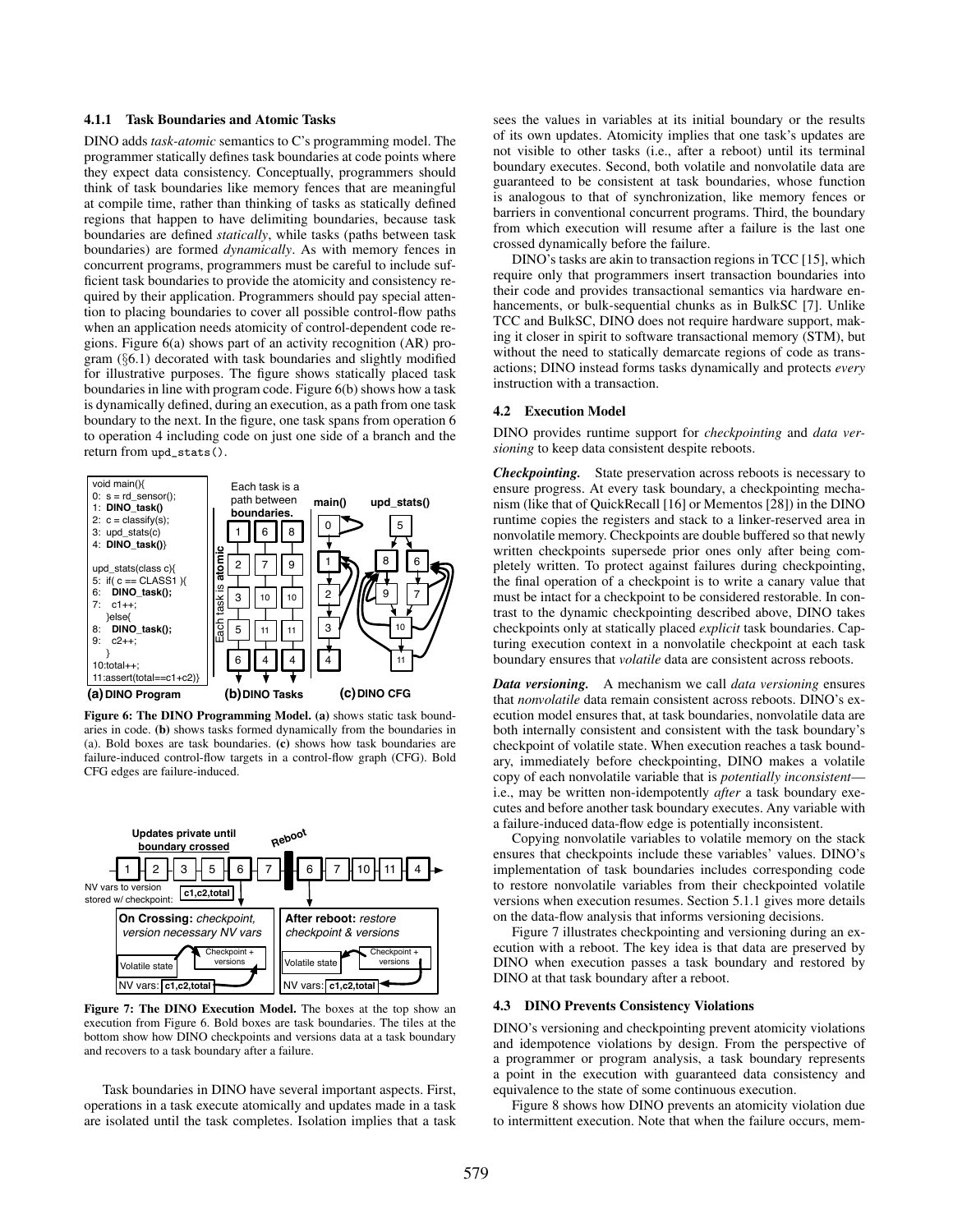ory is in an *inconsistent* state, but upon resumption DINO restores the consistent state that is equivalent to a continuous execution.



Figure 8: DINO prevents atomicity violations. (a) shows an execution of the code in Figure 6. Without DINO, the reboot violates atomicity, leaving total, c1, and c2 inconsistent. (b) shows how DINO prevents the violation by versioning c1, c2, and total in the pre-empted task. After the reboot DINO restores the versions, isolating the pre-empting task from the incorrect partial update.



Figure 9: DINO prevents idempotence violations. The figure shows an execution of the program in Figure 1, where a reboot causes writes to buf and len to erroneously re-execute. Here, DINO versions buf and len with the checkpoint. After the reboot, DINO restores the versions, eliminating the failure-induced data-flow.

Figure 9 illustrates how DINO's data versioning prevents an idempotence violation. Note that buf and len are mutually *consistent* when the reboot occurs. The problem is that when execution resumes, the data together are inconsistent with the checkpointed, volatile execution context (i.e., register state and program counter). Before DINO resumes application code, it restores buf and len to the consistent values that correspond to a continuous execution.

Proof sketch: We sketch a formal proof that DINO is correct. We refer to the non-volatile memory as *NV* and the volatile memory as *V*. *NV* and *V* are consistent at a point in the execution if they are equivalent to *NV* and *V* at that point in a continuous execution. The proof is by induction on the number of failures.

*—Base case:* Before any failures, at a task *T*'s initial boundary, *B*, DINO versions locations in *NV* written by writes reachable on any path starting from *B* that does not cross another task boundary, producing  $NV_v$ . At *B*, DINO also checkpoints *V* to  $V_c$ .  $NV_v$  and  $V_c$  are consistent at *B*, with no prior failures. If *T* is interrupted, execution reverts to *B* and DINO restores *NV* from *NVv* and *V* from *Vc*. Thus, after one failure, execution is at *B*, and *NV* and *V* are consistent.

*—Induction case:* Arbitrary, repeated failures of task T each revert *NV* to  $NV_v$  and *V* to  $V_c$  at *B*, which is consistent. When *T* ends, its terminal boundary  $B'$  is the initial boundary of the next task  $T'$ .

Upon reaching *B'*, *NV* and *V* are consistent (possibly having been restored at *B*).  $B'$  is the initial boundary of  $T'$ , thus DINO captures *NV*<sup> $\prime$ </sup> to *V*<sub> $\prime$ </sub><sup> $\prime$ </sup> to *V*<sub> $\prime$ </sub><sup> $\prime$ </sup> at *B*<sup> $\prime$ </sup>, which is consistent. Subsequent failures in  $\dot{T}'$  revert to  $N\dot{V}'_v$  and  $V'_c$  at  $B'$ , which is consistent.  $\dot{\Box}$ 

#### 4.4 DINO Reduces Control- and Data-flow Complexity

DINO uses statically defined task boundaries, addressing the high control-flow complexity of systems that dynamically collect checkpoints. Figure 6(c) illustrates the CFG for the program in Figure 6(a). A key advantage of DINO is that the target of each failureinduced control-flow edge is statically known, lowering the CFG's complexity. With dynamic checkpointing, there is a CFG edge from each point in a program where a reboot can occur to each earlier point in the code that might be a checkpoint. With DINO, there is a CFG edge from each point where a reboot can occur to only those task boundaries that reach that point in the CFG *without first crossing another task boundary*. In Figure 6(c), there are nine failure-induced CFG edges. We omit the complex, full CFG for a dynamic checkpointing system, which includes 27 failure-induced edges, not including inter-procedural ones.

DINO's task-atomicity eliminates the failure-induced, nonvolatile data-flow suffered by intermittent executions. These edges are eliminated because tasks are atomic and isolated. DINO's simpler control flow and absence of failure-induced data flow simplifies reasoning about failures.

*Idempotence.* The problem of preventing non-idempotent updates to data structures, as in Figure 9, is distinct from the problem of non-idempotent actions at higher layers. DINO cannot un-launch a rocket or un-toast bread. Programmers must decide whether intermittent power is appropriate for a given use case. With careful placement of task boundaries, DINO *can* allow for delicate handling of certain regions of code. For example, placing a task boundary immediately after a sensitive operation maximizes the probability that the operation will not repeat, i.e., that DINO can fully save the post-operation state before the next failure.

#### 4.5 Feedback on Task Boundary Placement

DINO requires programmers to manually place task boundaries, which makes implicit control flow explicit. It also suggests that programmers think about the *cost* of tasks in two ways: taskboundary overhead and failure-recovery cost. DINO exposes costs with compiler warnings.

Task boundaries introduce checkpointing and versioning overheads. The checkpointing overhead increases with the size of the stack. Versioning overhead increases with the size of nonvolatile data accessed in a task. DINO's compiler emits a warning for each boundary that can be moved to a point of lower cost (e.g., where the stack is smaller).

The second cost dimension is that failures of irrevocable actions such as I/O may be expensive to repair. Making such tasks very short and minimizing unrelated actions minimizes this risk. DINO's compiler emits a warning when a task includes access to a peripheral register (indicating likely non-idempotent hardware use) and suggests that the programmer try to constrict task boundaries as close as possible around the access. Section 5.1.3 gives details on both cost analyses.

# 5. Architecture and Implementation

DINO implements the design described in Section 4. Its main components are (1) a compiler that analyzes programs and inserts DINO runtime code and (2) a runtime system that directly implements the DINO execution model, including checkpointing, data versioning, and recovery.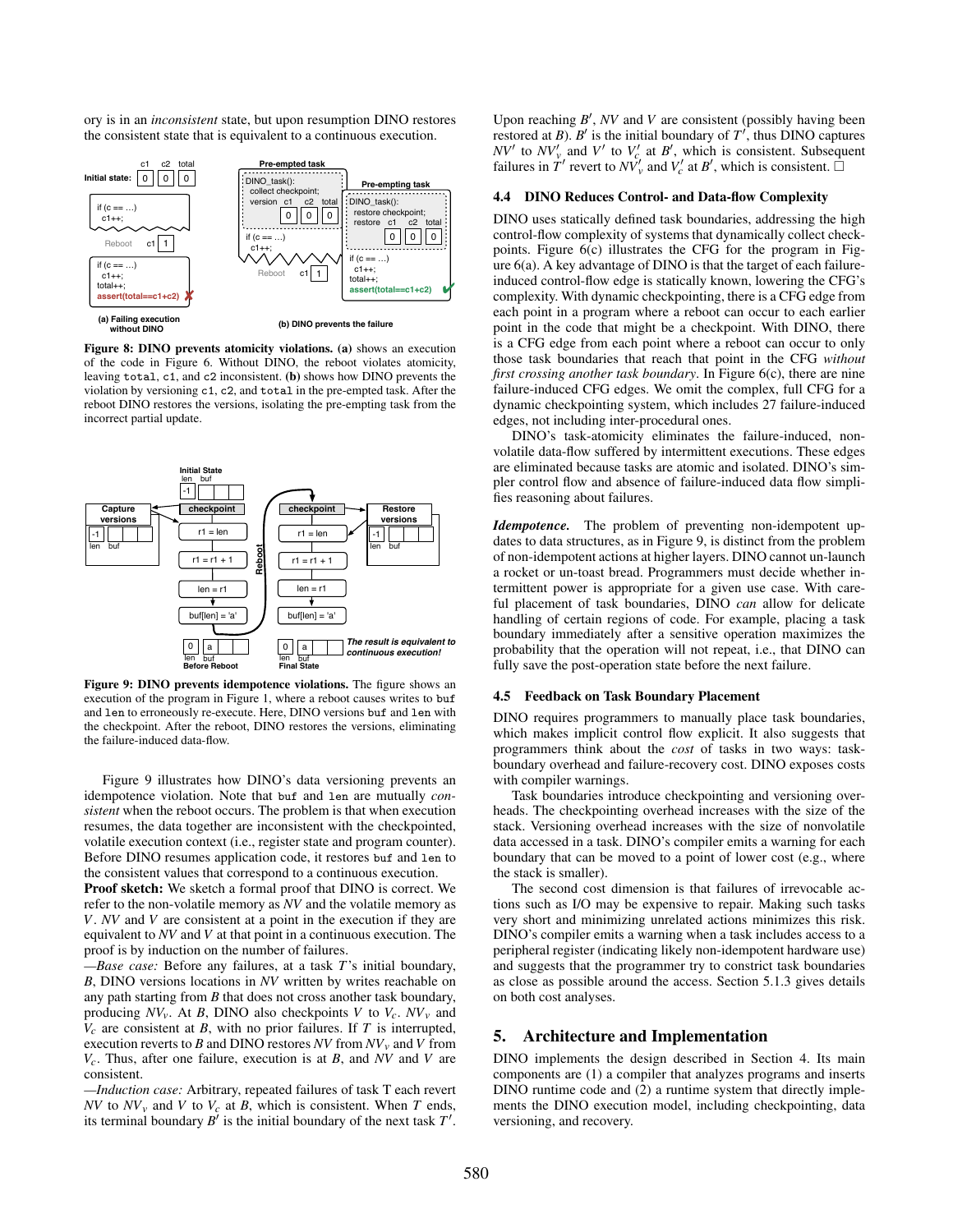# 5.1 Compiler

The DINO compiler is a series of passes for the LLVM compiler framework [19]. The DINO compiler uses data-flow analysis to identify potentially inconsistent data that must be versioned at a task boundary. It translates programmer-defined task boundaries into calls into the DINO runtime library. Finally, it analyzes task boundary placement and suggests changes to reduce run-time checkpointing cost.

### 5.1.1 Identifying Potentially Inconsistent Data

The compiler determines, for each task boundary, which potentially inconsistent variables must be versioned to provide consistency upon resumption. It uses an interprocedural context- and flowsensitive analysis to find these variables. For each nonvolatile store *S* to a location *LS*, the analysis searches backward along all controlflow paths until it hits a "most recent" task boundary on each path. Since DINO tasks are *task atomic*, the analysis of each path can stop when it finds a task boundary. Our prototype assumes no nonvolatile accesses before the program's first task boundary. These task boundaries are points at which execution might resume if a reboot follows *S*'s execution. Between each such task boundary *TB* and *S*, the analysis looks for loads from *L<sup>S</sup>* that occur before *S*. If a load from *L<sup>S</sup>* precedes the store *S*, then the analysis has found a failure-induced data flow that would allow the load to observe the value of *S*. The DINO compiler adds versioning for *S* at *TB*, guaranteeing that the load between *TB* and *S* will observe the value it had upon entry to *TB*—not the value written by *S* before the reboot. Figure 7 depicts the addition of versioning.

DINO explores CFG paths that include loop backedges at most once. When DINO encounters a call, its analysis descends into the call and continues exploring paths. Likewise, when DINO reaches the beginning of a function in its backward traversal, it continues along paths through call sites of the function. DINO's analysis therefore requires access to the full program code. Whole-program analysis is not likely to be problematic because in embedded systems, complete source code is usually available.

# 5.1.2 Compiling Task Boundaries

The programmer inserts task boundaries as calls to a DINO\_task() function. Encountering such a call, the DINO compiler first determines the set of nonvolatile variables to version using the analysis in Section 5.1.1. It then replaces the call to DINO\_task() with calls into the DINO runtime library that version the relevant nonvolatile state (dino\_version()) and checkpoint volatile state (dino\_checkpoint()). The program is linked to the DINO runtime library that implements these functions (§5.2).

#### 5.1.3 Analyzing Task Cost

In this work, we use two simple heuristics to assess task cost. We leave the development of other heuristics for DINO's analysis framework for future work. The first heuristic computes the size of the stack DINO must checkpoint. It sums the size of LLVM IR stack allocations (alloca instructions) in the function that contains the task boundary, then compares that sum to the sizes of stack allocations in the function's callers. If the count in a caller is smaller, then moving the task boundary to the caller would decrease the amount of stack data that needs to be checkpointed. The compiler emits an actionable warning suggesting the programmer move the task boundary into the caller.

The second heuristic estimates the likelihood that a task will experience a reboot because it uses a power-hungry peripheral. The compiler identifies accesses to peripherals, which are statically memory mapped on most embedded systems, by finding memory accesses with peripheral addresses as their arguments. EncounterTable 1: Overview of embedded systems used for evaluation. Each application works under continuous power but fails under intermittent power without DINO. The table also summarizes nonvolatile data use, lines of code, and number of DINO task boundaries.

|    | App. Description & Inconsistency            | Power | <b>NV Data</b>        | LoC TBs |                |
|----|---------------------------------------------|-------|-----------------------|---------|----------------|
| AR | Classifies accelerometer data; atomic-   RF |       | $3x2B$ counters       | 250     | -5             |
|    | ity violation leaves stats inconsistent     |       |                       |         |                |
| DS | Logs data into histogram sorted by RF       |       | $10x4B$ key/val   312 |         | $\sim$         |
|    | key; atomicity violation loses key's        |       |                       |         |                |
|    | hin                                         |       |                       |         |                |
| MI | Self-powered MIDI interface; idem- Rotor    |       | $4x5B$ msgs. $+ 210$  |         | $\overline{A}$ |
|    | potence violation corrupts buffer           |       | 4B Tx buf             |         |                |

ing such an access, the DINO compiler emits a warning that the task accesses a peripheral and is more likely to experience a reboot.

#### 5.2 Runtime System

DINO's runtime system implements the checkpointing and versioning required by its execution model. Static checkpointing uses a version of the checkpointing mechanism from Mementos [28] that we ported to the Wolverine FRAM microcontroller [34]. This mechanism checkpoints the contents of registers and the stack. It does does not checkpoint heap data, and it currently checkpoints only global variables that are explicitly tagged by the programmer, but neither limitation is fundamental to our design.

When the program begins in main(), it first executes a call to restore\_state() inserted by the DINO compiler. This runtime library function copies the data in the current checkpoint back into the original, corresponding registers and memory locations, saving the program counter, stack pointer, and frame pointer for last. The function copies the versioned nonvolatile variables in the checkpoint back into their original nonvolatile memory locations. After restoring volatile and nonvolatile data, the function restores instruction, stack, and frame pointer registers, redirecting control to the point where DINO collected the checkpoint. From there, execution continues.

## 5.3 Why *not* rely on hardware support?

Hardware support could be useful for implementing DINO. Hardware could accelerate checkpointing, provide transactional memory, or aid energy-aware scheduling. We opted not to rely on hardware support for several reasons. First, systems that suffer consistency problems are already widely available [27, 31, 34, 36]. Without special hardware requirements, DINO is applicable to these systems today, as well as to future systems. Second, new hardware features can increase energy requirements when underutilized [13], increase design complexity, and increase device cost. Third, specialized hardware support requiring ISA changes raises new programmability barriers and complicates compiler design [1, 32].

# 6. Applications

We built three hardware/software embedded systems to evaluate DINO (Table 1). Each runs on a different energy-harvesting front end. All three use nonvolatile data, demand consistency for correctness, and fail or suffer error because of inconsistency under intermittent execution.

# 6.1 Activity Recognition

We adapted a machine-learning–based activity-recognition (AR) system from published work [17] to run on the intermittently powered WISP hardware platform [31]. The WISP harvests radiofrequency (RF) energy with a dipole PCB antenna that charges a small capacitor via a charge pump. The WISP has an Analog Devices ADXL326z low-power accelerometer connected to an MSP430FR5969 MCU [34] via 4-wire SPI. AR maintains a time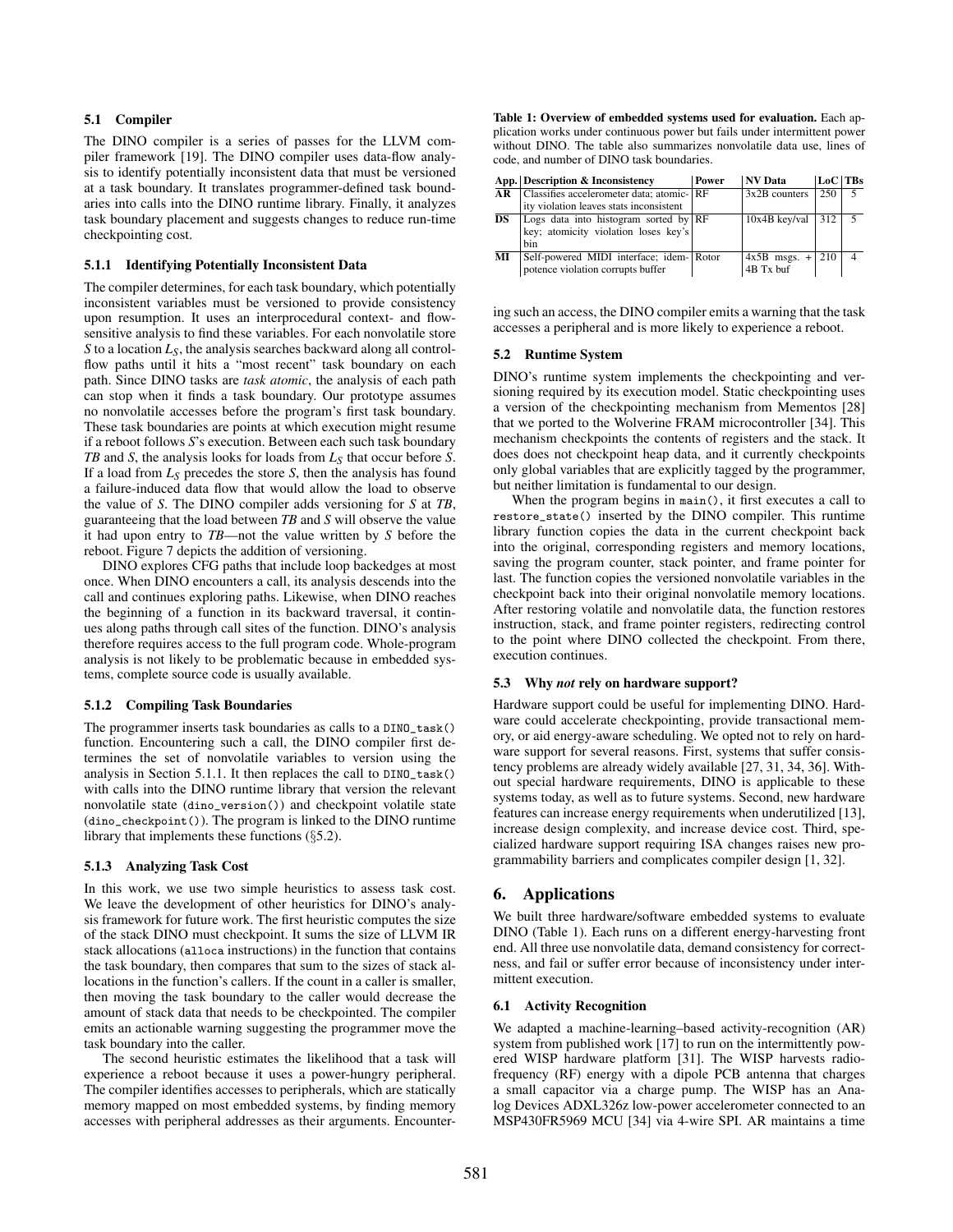series of three-dimensional accelerometer values and converts them to two features: mean and standard deviation vector magnitude. It uses a variant of a nearest-neighbor classifier (trained with continuous power) to distinguish shaking from resting (akin to tremor or fall detection [11, 20, 29]). AR counts total and per-class classifications in nonvolatile memory. Each experiment collects and classifies samples until the total count of classifications reaches 10,000, then terminates, lighting an LED.

After classifying, AR's code updates the total and per-class counts. The sequence of operations that updates these counts must execute atomically, or else *only one* of them will be updated. If the counters fall out of sync, AR makes progress, but its counts are inconsistent. We focus on that invariant of AR's output: the per-class counts should sum to the total count and any discrepancy represents error.

#### 6.2 Data Summarizer

We implemented a data-summarization (DS) application on TI's TS430RGZ-48C project board with an MSP430FR5969 microcontroller [34]. We connected the board to a Powercast Powerharvester P2110 energy-harvester [27] and a half-wavelength wire antenna, all mounted on a breadboard.

DS summarizes data as a key–value histogram in which each key maps to a frequency value. One function adds a new data sample to the histogram by locating and incrementing the corresponding bin. Another function sorts the histogram by value using insertion sort. Our test harness for DS inserts random values, counting 2000 insertions with a nonvolatile counter and sorting after every 20 insertions. The sorting routine swaps histogram keys using a volatile temporary variable. If a swap is interrupted before the key in the temporary is re-inserted, that key is lost from the histogram, and two bins end up with the same key. The structural invariant for DS, which the test harness checks after each sorting step, is that each key appears exactly once in the histogram. If the check fails, the histogram is in an inconsistent state and DS halts, illuminating an LED to indicate the error state.

# 6.3 MIDI Interface

We implemented a radial MIDI (Musical Instrument Digital Interface [22]) interface (MI) on TI's TS430RGZ-48C project board with an MSP430FR5969 microcontroller [34]. We connected the project board to a Peppermill power front end [36] that harvests the mechanical power of a manually rotated DC motor for use by the project board. We drove the Peppermill with a repurposed drill motor. The Peppermill exposes an output pin whose voltage is proportional to the motor's rotational speed, which we connected to the project board's analog-to-digital converter.

MI generates batches of MIDI *Note On* messages with a fixed pitch and a velocity proportional to the motor's speed. It stores messages in a circular-list data structure and tracks the index of the message being assembled, incrementing the index to store each new message. When all entries are populated, MI copies the messages to a separate memory region, $1$  clears the old messages, and resets the index. A power failure can trigger an idempotence violation that increments the index multiple times, eventually leaving it referring to a nonexistent entry. MI checks that the index is in bounds before using the buffer and aborts with an error LED if it is not. In each experiment, MI generated messages in batches of four and terminated after 10,000 messages.

# 7. Evaluation

We evaluated DINO using the applications described in Section 6. Our evaluation has several goals. First, we show that DINO keeps

Table 2: Failures and Error in AR, DS, and MI. The data count failing  $(X)$  and non-failing  $(\checkmark)$  trials with and without DINO for MI and for DS at 60cm, and error at 40cm for AR. The table also shows reboots and time overhead for AR at 40 cm and DS at 60cm. Reboots and time overhead are not meaningful for MI, as it is a reactive UI.

|                                                                                                                                           | AR |  |  | $DS$   MI |  |  |  |  |  |
|-------------------------------------------------------------------------------------------------------------------------------------------|----|--|--|-----------|--|--|--|--|--|
| Config. Err. Rbts. Ovhd. $X \swarrow$ Rbts. Ovhd. $X \swarrow$                                                                            |    |  |  |           |  |  |  |  |  |
| Baseline 6.8% 1,970 1.0x 3 7 13.4 1.0x 10 0                                                                                               |    |  |  |           |  |  |  |  |  |
| DINO $\begin{array}{ l} 0.0\% \end{array}$ 2,619 1.8x $\begin{array}{ l} 0 \end{array}$ 11 72.5 2.7x $\begin{array}{ l} 0 \end{array}$ 10 |    |  |  |           |  |  |  |  |  |

data consistent despite intermittence. Second, we show that DINO's overheads are reasonable, especially given its correctness gains. Third, combining experimental observations and our control-flow model for reasoning about intermittence 2.3, we show that DINO reduces the complexity of reasoning about control flow. Fourth, we show that the our task-cost analysis correctly reports costly tasks.

# 7.1 DINO Enforces Consistency

The main result of our experiments is that DINO prevents all of the inconsistencies the applications suffer without DINO.

Columns 2–3 of Table 2 show the error AR experiences with and without DINO at 40 cm from RF power (mean of five trials). To provide RF power, we use an Impinj Speedway Revolution R220 commercial RFID reader with a circularly polarized Laird S9028PCR panel antenna emitting a carrier wave at 30 dBm (1W). AR sees no error with DINO but suffers nearly 7% error without DINO. A Student's T-test confirms the difference is significant  $(p < 0.05)$ .

Columns 4–5 of Table 2 show failure data for DS running with and without DINO at 60cm from RF power. DS does not fail with DINO, but fails in three out of ten trials without DINO. A  $\chi^2$  test confirms the difference in failure rate is significant ( $p =$ 0.05). DS experiences no failures with DINO, but about  $5.5\times$  as many reboots. The explanation is that DINO's overheads (§7.2) extend run time, during which the device sees more charges and depletions. DINO keeps data consistent, regardless of the number of reboots.

Columns 9–10 of Table 2 show failure data for MI with and without DINO. MI does not fail with DINO, but fails 100% of the time without DINO, processing just 975 messages on average before failing. MI reveals an important facet of DINO: naïvely porting code to an intermittent context threatens functionality. With DINO, failure-free porting requires placing just a few task boundaries.

To provide insight into how error accumulates under RF power without DINO, we repeated our experiments with AR at 10, 20, and 30 cm from RF power. AR experienced *no error* with DINO at any distance. Figure 10 plots the error rate versus distance for AR *without* DINO, showing that it is non-zero beyond a trivial distance (10 cm) and increases with distance. AR's error is strongly correlated with distance  $(R = 99.64)$ . The plot also shows that, as expected, the number of reboots is correlated with distance  $(R = 93.93)$ . The Friis transmission equation  $P_r = P_t G_t G_r \left(\frac{\lambda}{4\pi R}\right)$ describes RF power availability at a distance. The available (analytical, not measured) power fell from 429.5 mW at 10 cm to 26.8 mW at 40 cm, explaining the increased reboots. Frequent reboots explain the error trend: More frequent reboots mean more frequent risk of interrupting sensitive code. Column 3 of Table 2 shows that at 40 cm, AR suffers even more reboots with DINO than with the baseline. Despite the increased number of reboots, DINO keeps data consistent, while the baseline's errors rise sharply.

### 7.2 DINO Imposes Reasonable Overheads

There are two main sources of run-time overhead. The first is time spent checkpointing and versioning data. The extra work costs

<sup>&</sup>lt;sup>1</sup> This region would be a transmit buffer if our prototype included a radio.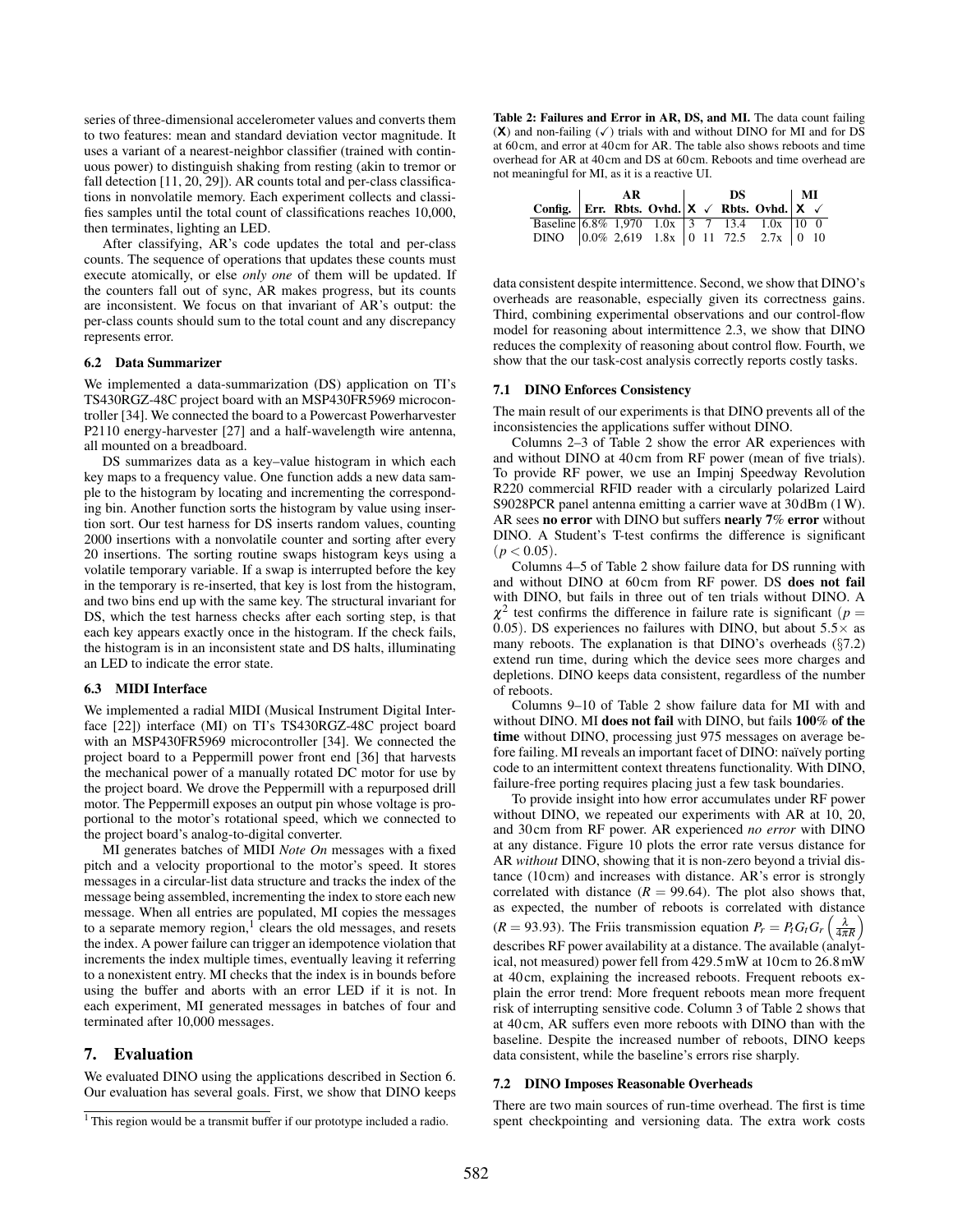

Figure 10: Error vs. Distance for AR without DINO. Under RF harvesting, AR without DINO experiences reboots (top, log scale) and error rates (middle) that scale with distance. Error bars represent standard error. The bottom plot shows analytical (computed) available power.

cycles and leads to more reboots. The second is the increase in reboots when running on intermittent power. Reboots cost cycles and require restoring data.

We externally timed each of our experiments' executions with and without DINO. The run time of DS with DINO is  $2.7\times$  higher than without DINO. The run time of AR with DINO is  $1.8\times$  higher. We omit time overhead for MI because MI is *reactive* and there is not a clear external notion of time overhead; qualitatively, the interface remained responsive throughout our trials. The number of reboots with DINO is higher by 30% for AR and about 550% higher for DS. There are two take-aways in these data. First, the overheads using DINO are reasonable: the applications fail to run (MI, DS) or suffer error (AR) without DINO. With DINO, they execute correctly and usably, despite the increased number of reboots and greater time overhead.

We also quantified DINO's storage overhead. DINO uses a checkpointing scheme that incurs a large, fixed  $4KB$  ( $2 \times RAM$ ) storage cost to store checkpoints. DINO shares the statically allocated checkpoint space for versions, so there is no additional nonvolatile memory overhead for versioning.

# 7.3 DINO Reduces Control Complexity

DINO simplifies reasoning about failures because it has lower control-flow complexity than a dynamic checkpointing system like Mementos. We implemented a compiler analysis that counts the number of points at which execution may resume after a reboot for each instruction in each test program. For dynamic checkpointing, we treat loop headers and return instructions as potential checkpoint sites, following related work [16, 28]. For each instruction, we count sites reachable backwards, as execution may resume from any prior checkpoint, depending on the system's dynamic decisions. For DINO, we count the number of task boundaries that are reachable backwards from each instruction *without first crossing another task boundary*.

Figure 11 shows a CDF of points where execution may resume after a reboot for all instructions in AR, DS, and MI. For DINO, the number of points where execution might resume is small: never more than four and in most cases just two. For dynamic checkpointing like Mementos, the number is much higher, up to nine. For DS, a reboot at a majority of instructions could resume at any of seven



Figure 11: CDF of checkpoints reachable by each instruction. The xaxis shows at how many points execution may resume after a reboot for what fraction of instructions on the y-axis.

or more points. A reboot at 25% of instructions in AR and 20% of instructions in MI could resume at any of six or more points. Dynamic checkpointing has more points because the runtime may or may not take a checkpoint at each potential checkpoint site. The dynamism in this decision means execution could resume at *any reachable* site, rather than the just the nearest reachable site as with DINO. The more points that are reachable, the more complex the reasoning about the program.

# 7.4 DINO Helps Place Task Boundaries

DINO emits warnings when task boundaries could be easily moved for lower overhead or when tasks include peripheral accesses. To determine the extent to which DINO's suggestions are *actionable* and *correct*, we started with unmodified (non-DINO) application code and scripted the addition of a single task boundary at every possible program location that did not cause a compilation error.

We compiled each instrumented variant with DINO and parsed the compiler's output for warnings. First, we manually verified the correct presence of warnings for tasks with peripherals in AR, DS, and MI. Second, we characterized DINO's cost-reduction suggestions. For DS, 32% of variants generated a suggestion. Suggestions garnered a maximum reduction of checkpointed data of 50 bytes the equivalent of  $1.7\times$  the minimum checkpoint size (registers only, empty stack). The minimum savings per task boundary was 2 bytes and the average was 8 bytes. For AR, following the compiler's suggestions yielded average savings of 6 bytes per task boundary, or 20% of the minimum checkpoint size. Importantly, for both AR and DS, all suggestions were *actionable* because they concretely described where to move each task boundary. For MI, there were only two suggestions, with a maximum potential savings of 2 bytes to checkpoint, or 7% the minimum checkpoint size. MI's suggestions were less useful than for the other programs' because MI uses less stack data than DS and has a shallower call tree than both AR and DS, meaning less potential stack savings.

# 8. Related Work

Consistency despite failures is a cornerstone of reliable computing, but most work assumes continuous power, leaving consistency in intermittent systems unstudied.

Saving state on machines that are *not* fundamentally failure prone is the focus of Whole-System Persistence [24], which uses capacitance-backed volatile memory to provide flush-on-fail semantics to an entire operating system. DINO provides persistence for arbitrary data on intermittent embedded platforms without additional fault-tolerance hardware.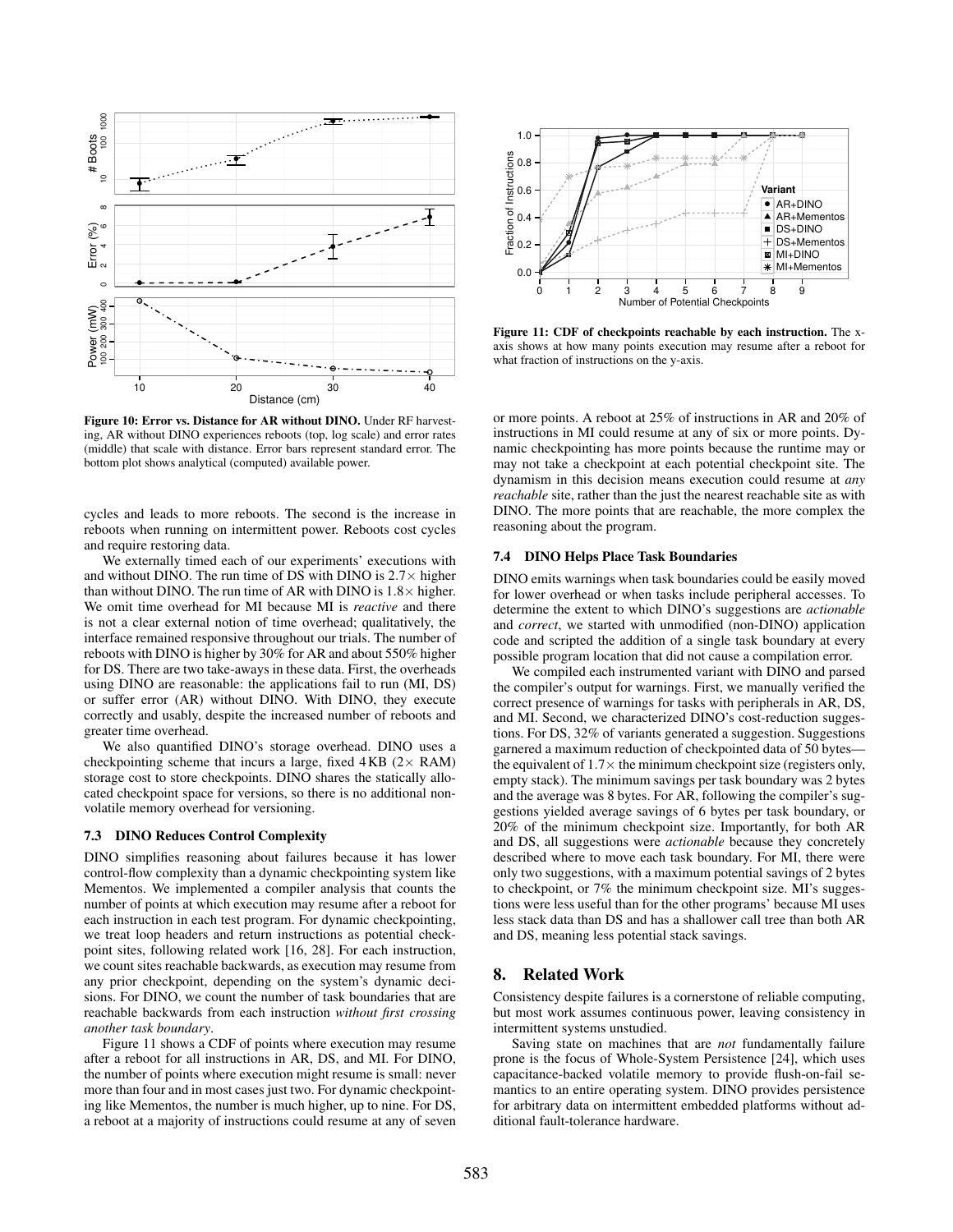QuickRecall [16] and Mementos [28] aim to make computational RFIDs (like the energy-harvesting WISP [31]) viable for general-purpose applications. Both dynamically checkpoint volatile data to nonvolatile memory, preserving it across failures. *Unlike DINO, neither system addresses inconsistencies in nonvolatile memory.* Also, both dynamically decide when to checkpoint, heuristically, at loop backedges and function returns. By contrast, DINO checkpoints at each programmer-defined task boundary. DINO has fewer failure recovery targets (§7.3) and they are explicit in the code.

Idetic [23] checkpoints state in ASICs that operate intermittently. It optimizes checkpoint placement and frequency of checkpointing at run time based on energy conditions. Idetic selectively checkpoints volatile data, whereas DINO selectively versions nonvolatile data. Like DINO, Idetic computes the cost of inserted checkpoint calls. Unlike DINO, Idetic does not target programmable platforms, does not consider nonvolatile state consistency, and suffers high control-flow complexity from dynamic checkpointing decisions.

Other systems have proposed accessible persistence mechanisms for nonvolatile memories, but none target embedded or intermittent systems, and some require hardware support. Mnemosyne [37] is an interface to persistent storage and heap data. It provides persistence keywords for variables and a persistent mmap that treats persistent memory as a block device. For consistency, Mnemosyne uses fences that strictly order memory, as well as transactional semantics that use hardware transactional memory. DINO targets intermittent embedded devices and must operate without OS or hardware support. Intermittence makes failures more common than Mnemosyne was designed to face efficiently. Additionally, DINO exposes a load–store interface to persistent memory rather than exposing it as block storage.

Memory persistency [26] characterizes memory consistency for persistent memory, focusing on allowable consistency relaxations and correctness despite explicit concurrency and failures. Its goals are complementary to DINO's, but persistency optimizations under intermittence are a second-order concern for DINO which we leave to future work. DINO adds another dimension to memory persistency's notions of *persist epochs* and *persist barriers*, which map well to DINO's tasks and boundaries: we consider *implicit* concurrency and frequent failures.

PMFS [12] adds a similar persistent-memory (PM) write barrier and implements a filesystem for block PM. Like persistency, PMFS's main consistency goal is to order concurrent writes reasonably—orthogonal to our consistency goal of constraining program states to those reachable under continuous execution.

Persistency and PMFS owe their heritage to BPFS [9], which addressed atomicity problems for filesystems on nonvolatile memory. BPFS proposed to add capacitance to DIMMs and write redundantly to ensure the integrity of writes, under the assumption that failures were relatively rare. In contrast, DINO embeds consistency mechanisms in programs and expects these mechanisms to be triggered frequently.

NV-Heaps [8] considers the safety of memory-mapped nonvolatile heaps, focusing on pointer integrity, and provides a programming construct for nonvolatile transactions based on BPFS's architectural support. DINO's task atomicity could be implemented atop NV-Heaps' *generational locks*, but DINO's operation is otherwise fundamentally different from heap management, especially since embedded systems generally avoid dynamic allocation. Bridging this gap may be profitable in future work.

Kiln [41] adds nonvolatile cache to the memory hierarchy to speed up persistent memory with in-place updates to large data structures that persist in cache until they are flushed to backing storage. DINO uses comparatively simple transactional mechanisms (tasks) built into programs, not the memory hierarchy, and can therefore analyze programs to determine how to apply versioning to nonvolatile data without hardware modifications.

Venkataraman et al. describe NVRAM consistency challenges from a data structures perspective and design *consistent and durable data structures* (CDDSs) to recover safely from aborted updates to in-NVRAM data structures [35]. They adopt a *data versioning* approach based on generational numbering. In contrast, DINO applies versioning to data of any kind in a program, rather than designing new data structures, and DINO uses static analysis to automatically identify things that need to be versioned.

DINO traces some of its lineage to the literature on *orthogonal persistence* (OP) [3], a form of persistence that is meant to be transparent to applications. While one of DINO's goals is to make run-time failures harmless, it requires the programmer to identify points where consistency is most important, placing DINO's form of persistence somewhere between that of orthogonal and nonorthogonal persistence.

DINO does not support concurrency, a simplification that allows it to sidestep the challenges that concurrency support poses for orthogonal persistence [2, 5]. Concurrent applications are perhaps a poor match for intermittently powered systems that resemble today's single-programmed embedded systems.

# 9. Conclusions and Future Work

Applications that work on continuously powered devices may exhibit surprising failure modes when run on intermittent power because of inconsistencies in nonvolatile memory. As energy harvesting becomes a viable way to power computing platforms with nextgeneration nonvolatile memory, ensuring data consistency under intermittent power will be crucial. DINO guarantees data consistency, constraining execution to states reachable in continuous execution even when running intermittently. DINO simplifies programming intermittently powered applications by reducing the complexity of reasoning about failures, paving the way for low-power platforms.

DINO lays the basic groundwork that can serve as a basis for future work on a programming and system stack for intermittently executing devices. Future efforts should focus on providing stronger correctness guarantees in applications with mixtures of idempotent and non-idempotent code. Future systems may also benefit from selectively allowing data inconsistency (e.g., by eliding task boundaries) in exchange for reduced run-time overhead. Such future research into DINO-like programming, system, and architecture support for simplifying intermittent devices is the key to bringing their full potential to bear for future applications.

# Acknowledgments

We thank our anonymous reviewers for their insightful and supportive comments. Shaz Qadeer and Adrian Sampson provided valuable feedback on early drafts, as did members of the Sampa group at the University of Washington. This work was supported in part by C-FAR, one of six centers of STARnet, a Semiconductor Research Corporation program sponsored by MARCO and DARPA.

# References

- [1] S. V. Adve and H.-J. Boehm. Memory models: A case for rethinking parallel languages and hardware. *Commun. ACM*, 53(8), Aug. 2010. doi: http://dx.doi.org/10.1145/1787234.1787255.
- M. Atkinson and M. Jordan. Issues raised by three years of developing PJama: An orthogonally persistent platform for Java. In *Intl. Conf. Database Theory (ICDT)*, Jan. 1999.
- [3] M. Atkinson and R. Morrison. Orthogonally persistent object systems. *The VLDB Journal*, 4(3), July 1995.